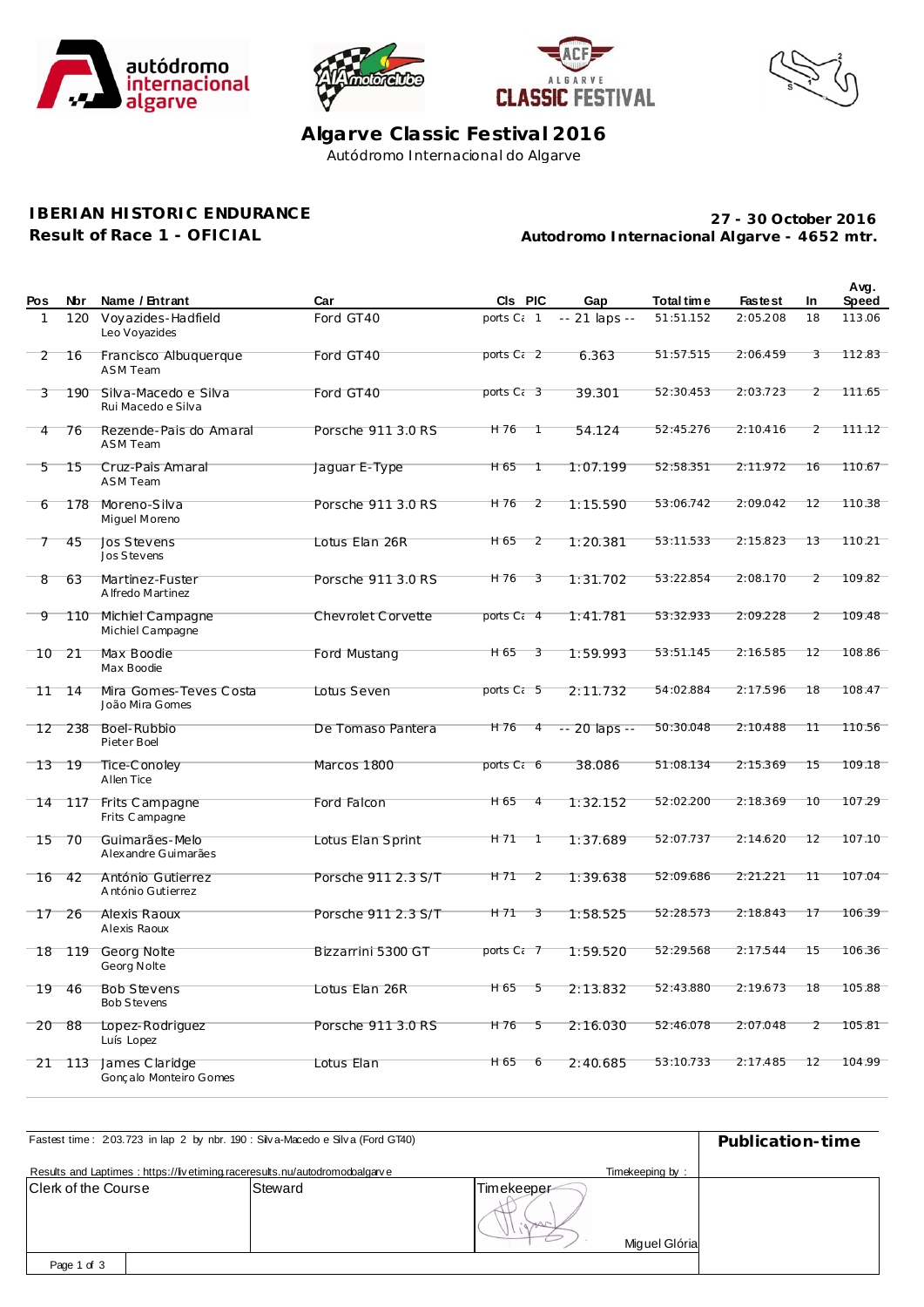







Algarve Classic Festival 2016 Autódromo Internacional do Algarve

## **IBERIAN HISTORIC ENDURANCE**

Result of Race 1 - OFICIAL

27 - 30 October 2016 Autodromo Internacional Algarve - 4652 mtr.

| Pos | Nbr     | Name / Entrant                                        | Car                     |                 | CIs PIC | Gap                  | Total time | <b>Fastest</b> | In             | Avg.<br><b>Speed</b> |
|-----|---------|-------------------------------------------------------|-------------------------|-----------------|---------|----------------------|------------|----------------|----------------|----------------------|
| 22  | 168     | Garcia Lopez-Garcia Casares<br>Idelfonso Garcia Lopez | Porsche 911 2.5 ST      | H 76            | 6       | 2:43.031             | 53:13.079  | 2:20.751       | 3              | 104.91               |
| 23  | 85      | Carlos Zorrilla-Moreno Garcia<br>Juan Carlos Zorrilla | Porsche 911 3.0 RS      | H 76            | 7       | 3:05.349             | 53:35.397  | 2:13.749       | $\overline{2}$ | 104.18               |
| 24  | 121     | Rayment-Wheeler<br>Paul Rayment                       | MG B                    | H 65            | 7       | 3:05.763             | 53:35.811  | 2:20.437       | 13             | 104.17               |
| 25  | 136     | Rob Bergmans<br>Rob Bergmans                          | <b>ISO Rivolta</b>      | H 71            | 4       | 3:14.941             | 53:44.989  | 2:16.022       | 11             | 103.87               |
| 26  | 133     | Ribeiro-Freitas<br>Cés ar Freitas                     | Ford Escort RS 2000 MK2 | H 76            | 8       | 3:17.661             | 53:47.709  | 2:19.834       | 10             | 103.79               |
| 27  | 62      | Correa-Fernandes<br>Jorge Correa                      | Ford Capri 3000 GT      | H 76            | 9       | 3:23.092             | 53:53.140  | 2:19.142       | 16             | 103.61               |
| 28  | 170     | Paulo Sousa<br>Paulo Sousa                            | Saab Sonnet III         | H 76            | 10      | 3:30.522             | 54:00.570  | 2:21.383       | 18             | 103.37               |
| 29  | 44      | Carvalhosa-Dal Maso<br>José Carvalhosa                | Porsche 911-S SWB       | H 71            | 5       | 3:38.031             | 54:08.079  | 2:24.753       | 16             | 103.13               |
| 30  | $103 -$ | Luis Sousa Ribeiro<br>Luis Sousa Ribeiro              | Ford Cortina Lotus      | H 65            | 8       | 3:39.770             | 54:09.818  | 2:27.451       | 16             | 103.08               |
| 31  | 189     | Fonseca-Fonseca<br>Ricardo Branquinho da Fonseca      | Alfa Romeo Alfetta GTV  | H 76 11         |         | $-19$ laps $-$       | 51:56.306  | 2:22.408       | 2              | 102.12               |
| 32  | 104     | Luis Gama Rocha<br>Luis Gama Rocha                    | Ford Cortina Lotus MK1  | H 65            | 9       | 20.108               | 52:16.414  | 2:29.569       | 17             | 101.47               |
| 33  | -34     | Moraes do Valle-Silva<br>Miguel Moraes do Valle       | Alfa Romeo 2000 Berlina | H 71            | 6       | 48.986               | 52:45.292  | 2:28.622       | 13             | 100.54               |
| 34  | 130     | Francisco Sanchez<br>Francisco Sanchez                | MG Midget               | H 71            | 7       | 50.567               | 52:46.873  | 2:28.851       | 14             | 100.49               |
| 35  | 39      | Delso-Miquel<br>Madrid Históricos                     | Alfa Romeo GTA M        | H <sub>71</sub> | 8       | 1:11.523             | 53:07.829  | 2:28.508       | 15             | 99.83                |
| 36  | 93      | Vasco Nina<br>Vasco Nina                              | <b>Talbot Lotus</b>     | $H-C$           | Τ       | 2:09.407             | 54:05.713  | 2:23.988       | 11             | 98.05                |
| 37  | 67      | Sardinha-Simões<br>João Sardinha                      | Alfa Romeo GTA          | H 65            | $-10$   | 2:20.096             | 54:16.402  | 2:33.543       | $\overline{2}$ | 97.73                |
| 38  | 101     | <b>Bart Uitervaal</b><br><b>Bart Uitervaal</b>        | Ford Mustang MK1        | H 65 11         |         | 3:53.546             | 55:49.852  | 2:34.238       | 3              | 95.00                |
| 39  | 159     | Vaz-Soares<br>Miguel Vaz                              | Datsun 1600 SSS 510     | H 71            | 9       | $-17$ laps $-$       | 46:24.462  | 2:19.324       | 15             | 102.26               |
| 40  | - 1     | Guillermo Velasco<br>Guillermo Velasco                | Porsche 356 SC          | ESERVA 1        |         | 5:32.245             | 51:56.707  | 2:47.104       | 16             | 91.36                |
| 41  | $-25$   | Torres da Silva-de Abreu<br>António Torres da Silva   | Porsche 911 2.0 SWB     | H65 12          |         | 6:37.466             | 53:01.928  | 2:34.121       | $\overline{2}$ | 89.49                |
|     | 42 73   | Gaspar-Santos<br>Carlos Santos                        | Datsun 1200             |                 |         | $H76$ 12 - 12 laps - | 40:17.492  | 2:56.022       | 7              | 83.14                |

| Fastest time: 203.723 in lap 2 by nbr. 190: Silva-Macedo e Silva (Ford GT40) | Publication-time                                                           |            |                 |  |
|------------------------------------------------------------------------------|----------------------------------------------------------------------------|------------|-----------------|--|
|                                                                              | Results and Laptimes: https://livetiming.raceresults.nu/autodromodoalgarve |            | Timekeeping by: |  |
| Clerk of the Course                                                          | Steward                                                                    | Timekeeper |                 |  |
|                                                                              |                                                                            |            | Miguel Glória   |  |
| Page 2 of 3                                                                  |                                                                            |            |                 |  |